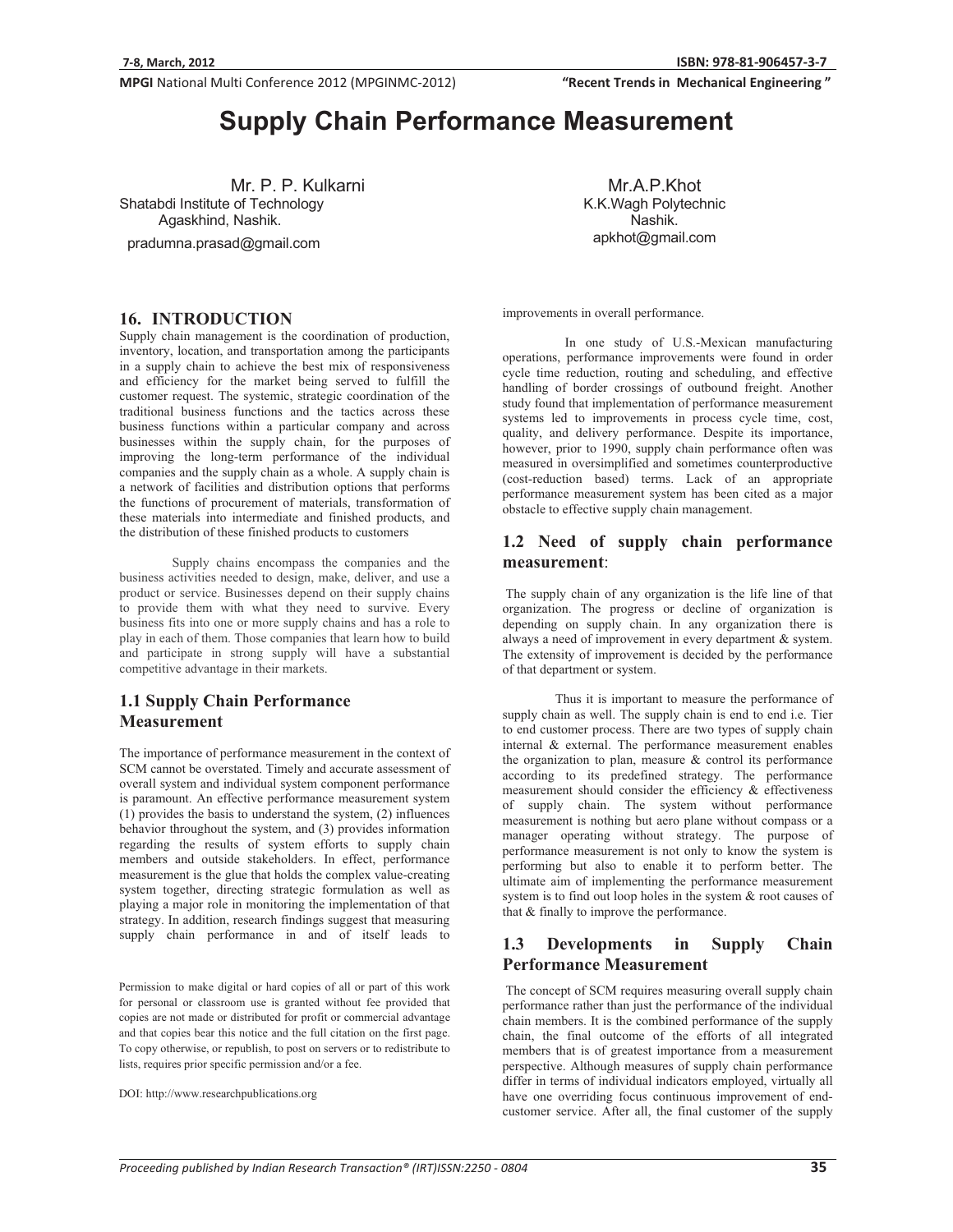chain must be satisfied for the overall supply chain to succeed long-term. These customers care little about the time required to move materials between intermediate supply chain members or about the cost associated with this activity. The customer is concerned with the time required to meet its demands and the cost of doing so. This fundamental concern is reflected most generally in a desire to continually reduce total cycle time. A good performance measurement system also is "actionable." It allows managers not only to identify but also to eliminate causes of supply chain operational problems so that relationships with customers are not permanently harmed. Beyond these general customer-oriented aspects of effective supply chain performance measurement, researchers have stressed the desirability of assessing a wide variety of phenomena indicative of overall supply chain performance. These include measurement of (1) changes in both the average volume of inventory held and frequency of inventory turns across the supply chain over time, (2) the adaptability of the supply chain as a whole to meet emergent customer needs, and (3) the extent to which intra-supply chain relationships are based on mutual trust. Finally, effective measurement of supply chain performance entails looking beyond the integrated chain itself in a variety of ways.

 While SCOR provides a proven model to measure and benchmark supply chain performance, it does not include measures for the other business processes in the value chain, i.e. product design, sales, etc. The true method to organize your key performance indicators is' The Balance Scorecard', an approach to strategic management developed in the early 1990's by Dr. Robert Kaplan (Harvard Business School) and David Norton. The basic idea is that an organization must measure its performance from a balanced view against its goals as established in its vision and strategy.

### **1.4 Objective of project**

Basically there are two supply chain one is internal  $\&$  another is external. The performance of these supply chain is measured to improve the performance of supply chain. This can be measured by many ways with many criteria's.

The objective of the project is to measure the performance of supply chain within organisation with one major criterion. Also to analyse the problems while measuring the performance.

### **1.5 Problem definition**

The measurement of the supply chain is become essential today. The analysis based on this measurement is also a critical task. The measurement along with criteria's is to be done & then it has to be observe that whether every parameter is meeting with target or not. If any criterion is not meeting then loop holes finding & improvement of that parameter is also a critical task.

### **2. LITERATURE REVIEW**

In this section we review the literature on supply chain management performance measurement & methods of that .The literature provides theoretical foundation for the work on SCM performance measurement. The literature portrays SCM performance measurement with a Balance Scorecard system which ultimately results in improving organizational performance.

### "Recent Trends in Mechanical Engineering"

The need of performance measurement systems at different levels of decision-making, either in the industry or service contexts, is undoubtedly not something new. Kaplan and Norton (1992) have proposed the balanced scorecard (BSC), as a means to evaluate corporate performance from four different perspectives: the financial, the internal business process, the customer, and the learning and growth. Their BSC is designed to complement ''financial measures of past performance with their measures of the drivers of future performance''. The name of their concept reflects an intent to keep score of a set of items that maintain a balance ''between short term and long term objectives, between financial and non-financial measures, between lagging and leading indicators, and between internal and external performance perspectives''. The early image of the BSC serving the CEO like a control panel serves an aircraft pilot seems to have expanded to include mechanisms to alter the course of action as well. Now, the BSC seems to serve as a control panel, pedals and steering wheel .Many companies are adopting the BSC as the foundation for their strategic management system. A large number of methods of performance measurement systems have been reported in the literature.

### **2.1 Performance Measurement in a Supply Chain**

In this paper the author convinced that the supply chain is an important element in logistics development for all industries. It can improve efficiency and effectiveness of not only product transfer, but also information sharing between the complex hierarchies of all the tiers. There is no systematic grouping of the different performance measures in the existing literatures. This paper presents the formulization of both quantitative and qualitative performance measurements for easy representation and understanding.

Apart from the common criteria such as cost and quality, five other performance measurements are defined: resource utilization; flexibility; visibility; trust; and innovativeness. In particular, new definitions are developed for visibility, trust, and innovativeness.

In addition, a multi-attribute decision-making technique, an analytic hierarchy process (AHP), is used to make decisions based on the priority of performance measures. This paper

outlines the application and particularly the pair wise comparison which helps to identify easily the importance of different performance measurements. An example from the electronic industry is used to demonstrate the AHP technique.

Recently, quality would be the emphasis for most manufacturers; however, it has not been extended to the whole supply chain. Quantifying these measures has no common consensus. Similarly, other performance measures have to be standardized. In this paper, seven categories of performance measurement have been identified. Quantitatively, cost and resource utilization are the main concern. They are easily understood by their numerical representation. Qualitatively, quality, flexibility, visibility, trust, and innovativeness were identified. For qualitative measurements, they are usually conceptual ideas, and people usually judged these performances by their own understanding. This leads to a major problem of inconsistency because of lack of standardization, hence leading to confusion and biased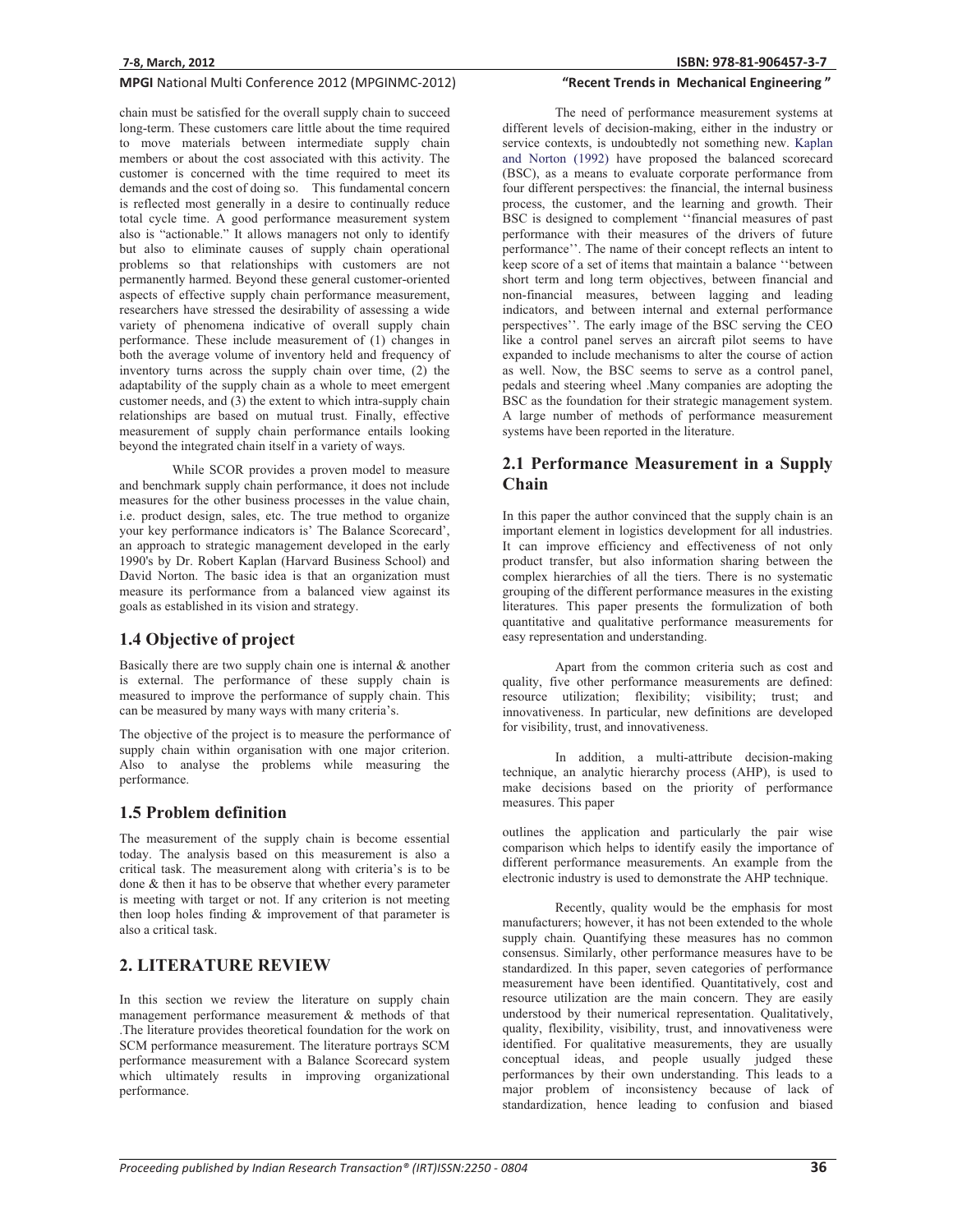judgment. Thus, all these five categories are quantified into measurable elements. One important reminder is that there may be more than one way of measuring a performance, e.g. on a time or cost basis. However, a company should adopt only one kind of measurement, which is most related to the particular characteristic of the company.. A multi-attribute decision-making technique, AHP, aids it. It helps to priorities the performance by simply inserting data or using pair wise comparison functions. A reference to the electronic industry is used to show the use of AHP to rank performance measurements. [1]

# **2.2 Performance Measurement in a Supply Chain a balance score card approach**

 In this paper Rajat Bhagwat, Milind Kumar Sharma, develops a balanced scorecard for supply chain management (SCM) that measures and evaluates day-to-day business operations from following four perspectives: finance, customer, internal business process, and learning and growth. Balanced scorecard has been developed based on extensive review of literature on SCM performance measures, supported by three case studies, each illustrating ways in which BSC was developed and applied in small and medium sized enterprises (SMEs) in India. The paper further suggests that a balanced SCM scorecard can be the foundation for a strategies system provided that certain development guidelines are properly followed, appropriate metrics are evaluated, and key implementation obstacles are overcome. The balanced scorecard developed in this paper provides a useful guidance for the practical managers in evaluation and measuring of SCM in a balanced way and proposes a balanced performance measurement system to map and analyze supply chains. While suggesting balanced scorecard, different SCM performance metrics have been reviewed and distributed into four perspectives. This helps managers to evaluate SCM performance in a much-balanced way from all angles of business.

 Performance measurement is an essential element of effective planning and control as well as decision making. The paper has proposed application of the balanced SCM scorecard to organizations with the objective to evaluate their day-to-day business performance. This paper has considered the use of a BSC framework to measure and evaluate SCM. While applying the BSC in SCM, it is interesting to observe that some of the metrics in one category contradict other metrics in another category

 Metric 'responsiveness to urgent deliveries' from customer perspective category compromises with internal business metrics such as capacity utilization, total inventory cost and planned process cycle time. Reasons are obvious as serving to an urgent order could disturb routine production planning and planned delivery schedule. Maximum utilization of plant and machinery could affect delivery performance, delivery lead-time and delivery reliability adversely. Supplier's cost saving initiatives metric from innovation and learning category also compromises with other metrics such as delivery performance and delivery lead time of other categories. The four perspectives and related metrics represent a template rather than definitive strategic SCM measurement system. Future research is recommended in order to determine whether the proposed perspectives and measures are a necessary and sufficient set the value of the balanced SCM scorecard rises if it is used to evaluate SCM performance on

### "Recent Trends in Mechanical Engineering"

daily routine basis to coordinate wide range of business operations simultaneously. The management of companies are likely to benefit at all decision levels from a systematic framework based on goals and measures that are agreed upon in advance .[2]

## **2.3 Measuring Performance In Supply Chain –A Framework**

In this paper the author propose a framework model to help companies measure and evaluate the performance of their supply chains. Once that actually, companies operate their business in an increasingly changeable and unpredictable environment, where competition assumes a global scale, they need to look for new ideas, new tools and new methods. The proposed framework grounds on the methodology of performance measuring systems, applying to the measurement of both tangible and intangible assets, and also measuring supply chain performance internally and externally. The framework developed enhance the use of a group of metrics across all organization, this metrics are a fundamental part of a measuring system adapted to strategy, goals, key performance areas, process elements and activities, enabling evaluating defined goals, leading to decision making and the implementation of improvement actions.

The implementation of a performance measurement system is a complex task once that need the involvement of all organization, to perform a set of rules to make the system effective. Once the strategic goals for supply chain are defined, according to business strategy, it's necessary to define the metrics that best suit the objectives and connect them with company information systems. To implement this metrics it is necessary set rules to collect, analyze, and distribute gather data and develop appropriate tools to help decision making. According to the developed analysis organization has to develop improvement initiatives to achieve strategic goals initially defined. [3]

### **2.4 Selection of Supply Chain Performance Measurement System Using AHP Approach**

Analytic hierarchy process (AHP) based decision model presented in this paper structures the problem related to selection of supply chain performance measurement system in a hierarchical form with alternatives available to the decision maker. AHP is a suitable approach for undertaking quantitative as well as qualitative analysis. The approach differs from other multi-criteria as subjective judgments are readily included and the relevant inconsistencies are dealt with appropriately. The final outcome of the AHP is an optimum choice among decision alternatives. Thus, AHP based approach proposed in this paper provides a more realistic and accurate representation of the problem for selecting supply chain performance measurement system.

The implementation of supply chain performance measurement system may cost in millions of dollars for company. The implementation of these may be a risky endeavor for the top management as it involves financial and operational aspects, which can determine the performance of the company in the long run. And no longer do the companies compete against each other; it is the supply chains which compete. So the question now is not whether to go for it or not, but which framework to pick up. This research is relevant in this sense. The AHP model presented in this paper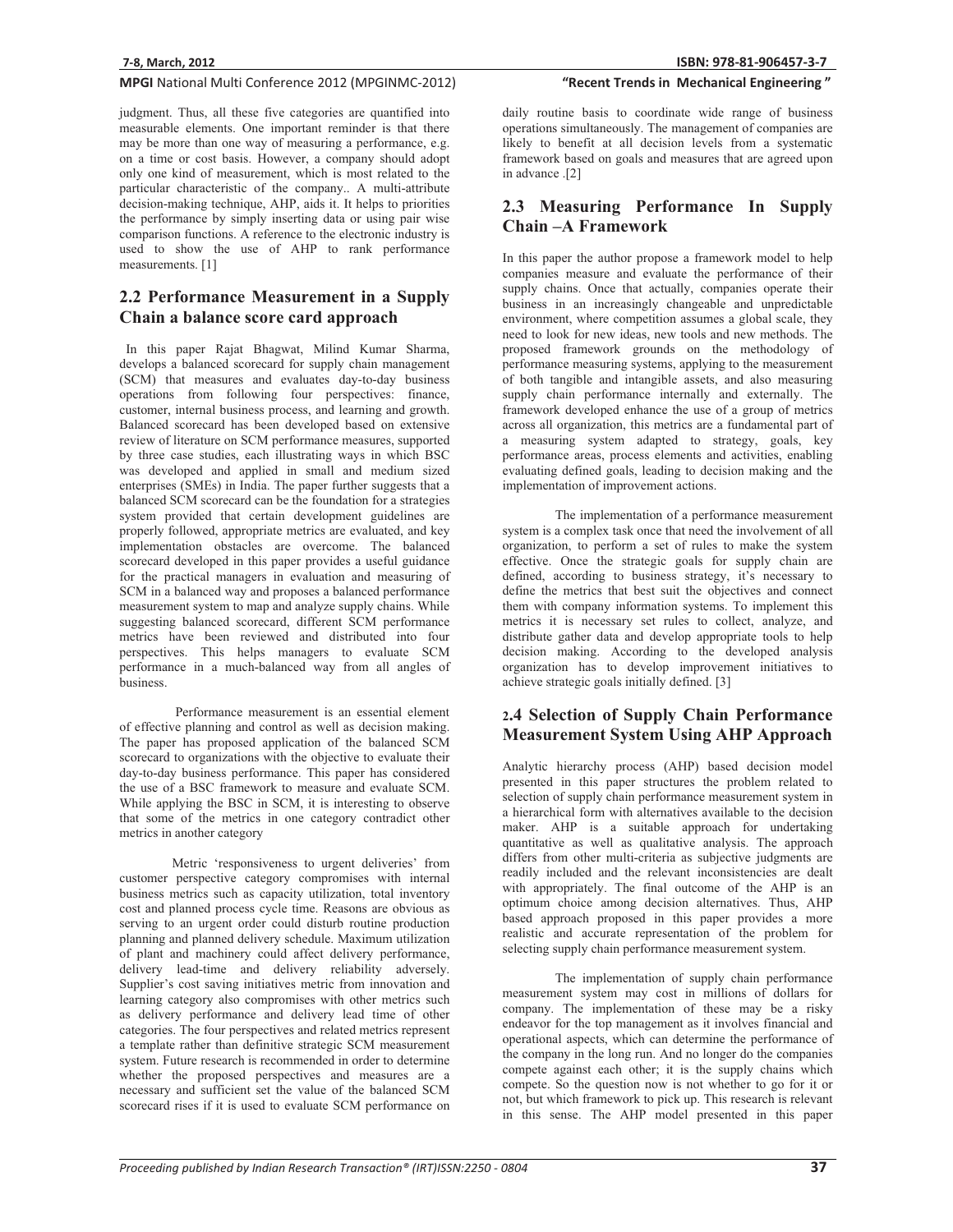structured the problem of selection of supply chain performance measurement system in a hierarchical form and linked the determinants of the supply chain performance measurement system and the alternatives available to the decision maker. Thus, a AHP approach proposed in this paper can provide to the decision maker a more realistic and accurate representation of the problem for selection of supply chain performance measurement system. This study aids the decision makers in the complex task of prioritizing their options. The utility of the AHP methodology in integrating both quantitative as well as the qualitative characteristics, which need the attention of the decision maker in arriving at the best possible solution, assumes tremendous value. The model developed in this paper has a few limitations as well. The formation of the pair-wise comparison matrices and data acquisition is a tedious and time-consuming task. Also, more importantly, the results reported in this research are based on the opinion of the experts from the case company. Thus, the pair-wise comparison of the criteria always depends on the user's knowledge and familiarity with the firm, its operations, and its industry. [4]

# **2.5 Conceptual Foundations of the Balanced Scorecard**

This paper describes the roots and motivation for the original Balanced Scorecard article as well as the subsequent innovations that connected it to a larger management literature. The paper uses the following structure for organizing the origin and subsequent development of the Balanced Scorecard:

1. Balanced Scorecard for Performance Measurement

- 2. Strategic Objectives and Strategy Maps
- 3. The Strategy Management System
- 4. Future Opportunities

The BSC retains financial metrics as the ultimate outcome measures for company success, but supplements these with metrics from three additional perspectives – customer, internal process, and learning and growth – that we proposed as the drivers for creating long-term shareholder value.

The Balanced Scorecard, of course, was not original for advocating that nonfinancial

measures are used to motivate, measure, and evaluate company performance. In the 1950s, a General Electric corporate staff group conducted a project to develop performance measures for 5 GE's decentralized business units. The project team recommended that divisional

Performance is measured by one financial and seven nonfinancial metrics.

- 1. Profitability (measured by residual income)
- 2. Market share
- 3. Productivity
- 4. Product leadership

### "Recent Trends in Mechanical Engineering"

5. Public responsibility (legal and ethical behavior, and responsibility to stakeholders including shareholders, vendors, dealers, distributors, and communities)

6. Personnel development

7. Employee attitudes

8. Balance between short-range and long-range objectives. [5]

# **2.6 Balanced Scorecard implementation in Small & Medium size Enterprises** (SMES)

 In this paper author agrees that recent research has indicated that the degree of strategic planning in organizations is likely to have a direct impact on business performance and business evaluation. However, these findings leave small and mediumsized businesses (SMEs) in particular, with the challenge of matching the requirement for an improved strategic planning processes with the competitive advantage associated with being a "simple" and highly responsive organization.

In response to that challenge, this paper discusses the potential benefits to SMEs in adopting the Balanced Scorecard methodology and the underlying management processes most relevant to SMEs. It also makes observations about how use and value may differ between Balanced Scorecard application in large and smaller enterprises. Despite the lack of comprehensive literature focused on Balanced Scorecard implementation, SMEs believe Balanced Scorecard and its associated management processes can prove equally beneficial to SMEs as to large organizations.

 In smaller firms such as our own, a greater proportion of the value of Balanced Scorecard comes from two other elements: the description of strategic vision and associated strategic objectives and priorities in a way that builds consensus; and impetus given to the development and application of more effective strategic management processes. However, the Balanced Scorecard used at the centre of a strategic management system addresses effectively a number of the fundamental issues relevant to large as well as small businesses:

Using the Balanced Scorecard to regularly check whether the organization is doing what it set out to do and is achieving the results it expected, creates learning about the validity of the cause-and-effect relationships. It also forms a useful foundation for deciding what needs to get done in the future based on the above learning and any changes in the external environment In SMEs these Balanced Scorecard benefits can be achieved without the need for developing a complicated and administratively demanding measurement regime by simply using the Balanced Scorecard and its measures as a mental or verbal frame of reference for addressing general strategic and operational change issues resulting from the pursuit of long-term goals.

These are real benefits experienced in our own company. But successful Balanced Scorecard implementation in any organization requires sustained management commitment to using it making sure it drives the necessary behavioral changes within the organization, starting with the managers themselves.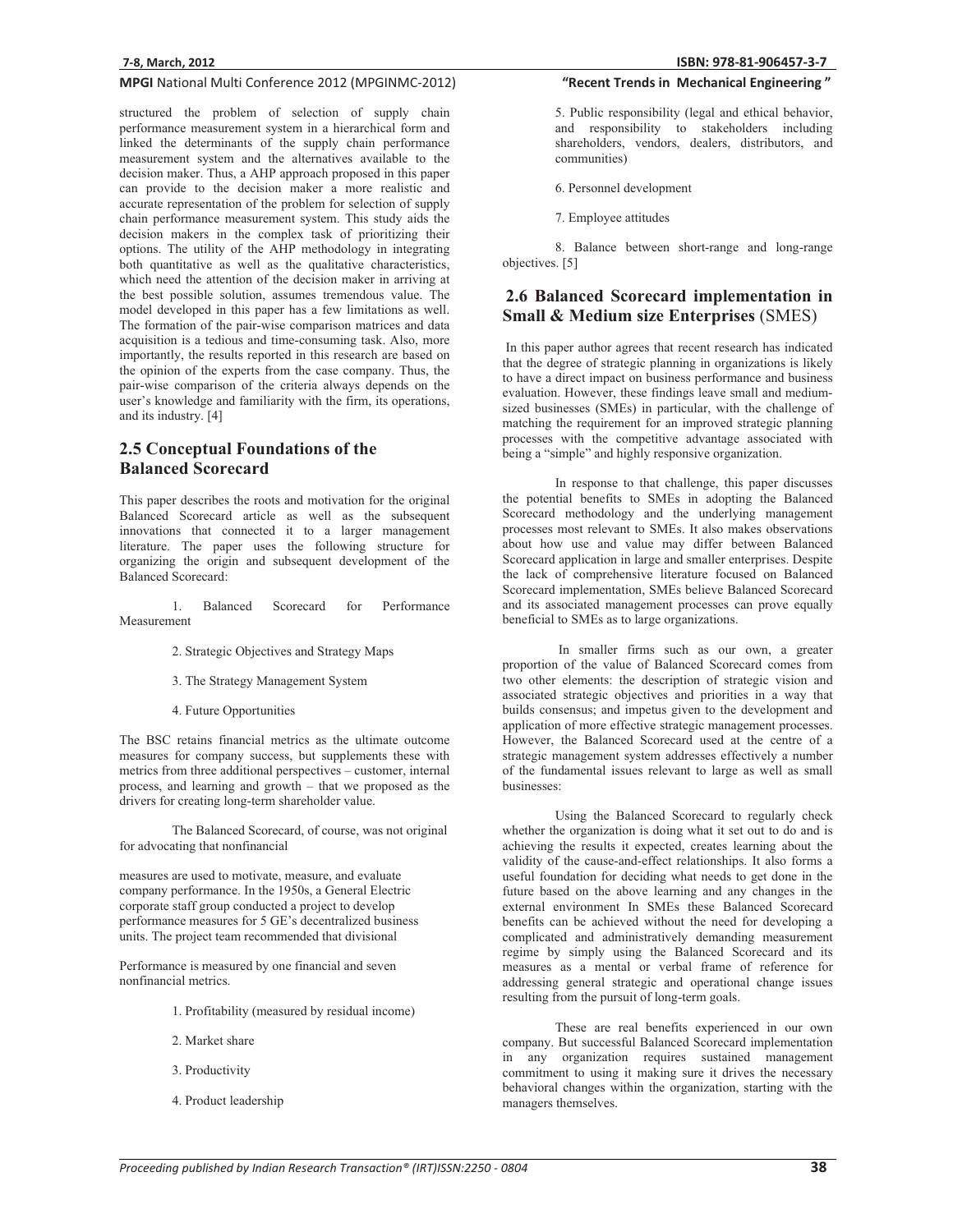Observing these success criteria, Balanced Scorecard can prove an effective tool for SMEs in meeting the challenge posed by the need to introduce more efficient strategic planning processes while retaining the competitive advantage of having relatively simple structures. Finally, it should be noted that although this paper has highlighted the existence of important potential and real benefits to SMEs from applying the Balanced Scorecard as a strategic management tool, there is an obvious need for further substantiating these conclusions through empirical research .[6]

# **2.7 Decision making with the analytic hierarchy process**

In this paper author convinced that decisions involve many intangibles that need to be traded off. To do that, they have to be measured alongside tangibles whose measurements must also be evaluated as to, how well; they serve the objectives of the decision maker. The Analytic Hierarchy Process (AHP) is a theory of measurement through pair wise comparisons and relies on the judgments of experts to derive priority scales. It is these scales that measure intangibles in relative terms. The comparisons are made using a scale of absolute judgments that represents how much more; one element dominates another with respect to a given attribute. The judgments may be inconsistent, and how to measure inconsistency and improve the judgments, when possible to obtain better consistency is a concern of the AHP. The derived priority scales are synthesized by multiplying them by the priority of their parent nodes and adding for all such nodes.

It appears inescapable that we need an organized way to make decisions and collect information relevant to them when a group must decide by laying out all the important factors and negotiating their understanding, beliefs and values. Here are a few examples where the process has been used in practice. The Analytic Hierarchy Process (AHPs) has been used in various settings to make decisions. [7]

### **2.8 Constructing Balance Score Card Using AHP**

 In this paper it is demonstrate that the uses of analytic hierarchy process choosing performance criteria of the balance score card considering organisations different strategies. The balance score card is strategic planning & management system which is aligning organisations activities & strategies, and is aimed to continually improve strategic performance.

 Analytic hierarchy process is a multicriterion decision method including qualitative factors in addition to qualitative factors in a decision process. In this paper it is mentioned that how to choose performance criteria constructing the balance scorecard as organisations strategic performance measurement tool by using analytic hierarchy process.

The balance score card is a very effective multi attribute evaluation framework for firms. It employs performance metrics from financial, customer, internal business process& learning & growth. The use of balance score card should improve managerial decision making by aligning performance measure with the goals & the strategies. In this paper analytic hierarchy process is used to construct

### "Recent Trends in Mechanical Engineering"

balance score card by aligning performance measures with goals of organisations. Analytic hierarchy process is multi criteria decision process that allows qualitative as well as quantitative judgement in decision making process. [8]

## **2.9 HOW TO BUILD A SUCCESSFUL BALANCED SCORECARD**

The Balanced Scorecard concept has been adopted by all types of organizations (manufacturing and service, for-profit and not-for-profit, private and public) in virtually every developed and developing nation in the world and it has evolved from its initial purpose of an improved performance measurement system to become the basis of a new management system, one that aligns and focuses the entire organization on implementing and improving its strategy. In this paper it is agreed that Balanced Scorecard means three things: measurement system, strategic management system, and communication tool. The paper talks about the Balanced Scorecard philosophy and the issues that need to be solved for a successful BSC implementation, provides recommendations for the formulation and implementation of the Balanced Scorecard

In today's business environment strategy has never been more important. Yet research shows that most companies fail to execute strategy successfully. The Balanced Scorecard assists organizations in overcoming two key issues: effective organizational performance measurement and implementing strategy. The starting point in adopting Balanced Scorecard is to define Balanced Scorecard philosophy describing how the Balanced Scorecard will look, how will be used, who will be using it and how it will be build. The Gallup Organization has observed that when companies implement a balanced scorecard approach, four elements are vital: focus, validity, connectivity, and integration. Focus and validity ensure that a balanced scorecard contains vital metrics that will move the organization in the right direction. For performance measures to have the desired impact, however, two more things must happen. First, each manager and workgroup must be connected to their scorecard in ways they understand and can influence. Second, scorecards must be integrated into a company's performance management practices or they won't change managers' or employees' behavior. [9]

### **2.10 Balanced Scorecard Myths and Reality**

The performance improvement process is a critical component of the strategic planning process. Call it by any name, the process is very vital, and it has always been practiced by many companies worldwide for a long time. This process has been recently dubbed as the balanced scorecard. The balanced scorecard is a system of combining financial and nonfinancial measures of performance in one single scorecard. It includes performance measures for four perspectives: financial, customer, internal business processes, and learning and growth (innovation). It need not be restricted to four perspectives; more may be added. The social responsibility and environmental concerns are two possible candidates. The balanced scorecard focuses on the link between business processes and decisions and results. It is considered as a device to guide strategy formulation, implementation, and communication. It also helps in tracking the performance and providing quick feedback for control and evaluation. A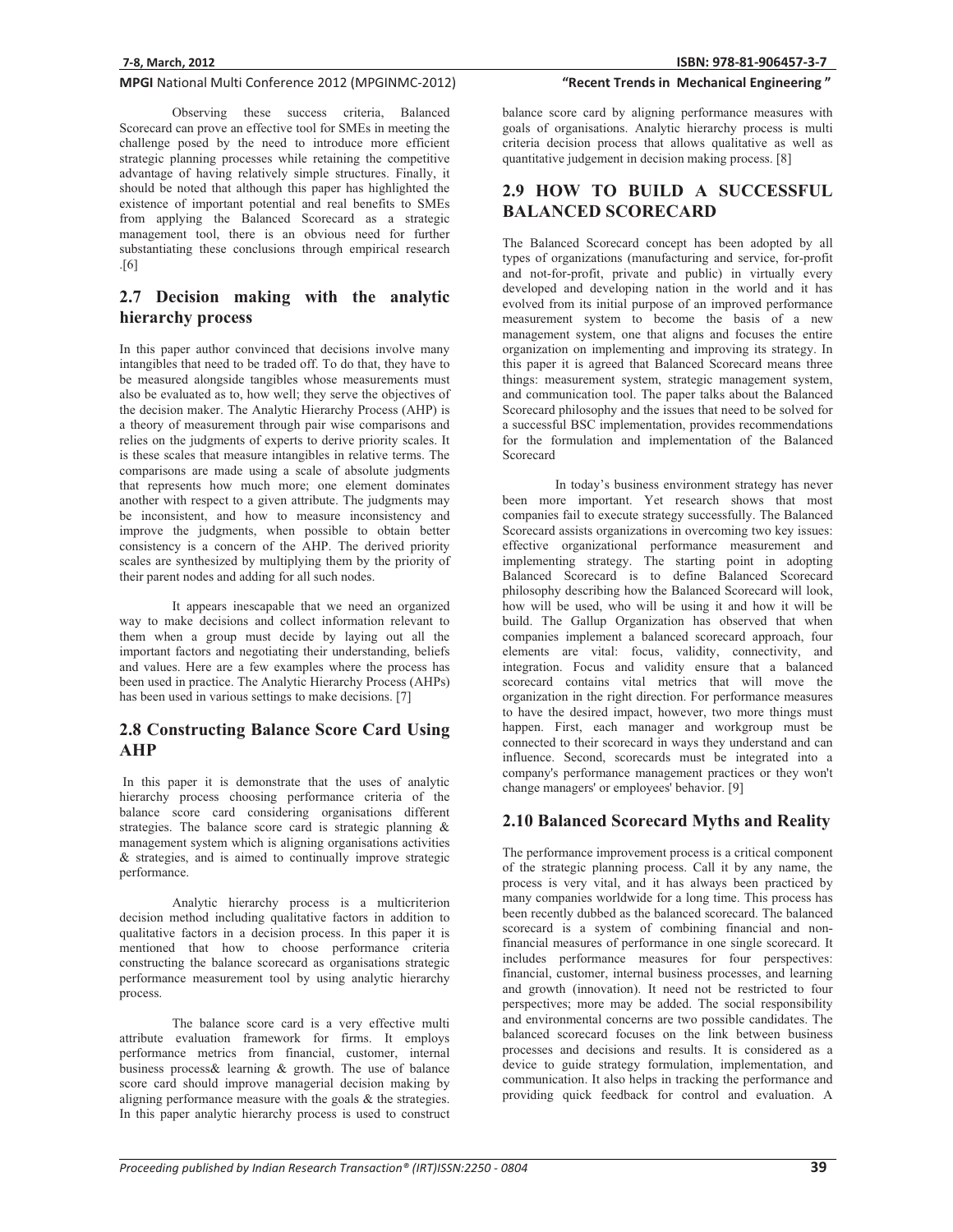number of companies in the USA and a few companies in India have implemented the balanced scorecard.

The success of the balanced scorecard or a similar device will depend on the clear identification of non-financial and financial variables and their accurate and objective measurement and linking the performance to rewards and penalties. The proponents of the balanced scorecard claim that it aligns with strategy leading to better communication and motivation which causes better performance. This assumption could be the single most important reason for the popularity of the balanced scorecard. However, this may or may not be true in practice. This is an empirical question. There is a need to document the experiences of the balanced scorecard companies and establish the cause-effect relationship. There are several reasons for the use of the balanced scorecard by organizations:

- - The balanced scorecard is a comprehensive tool to understand the target customers, their requirements, and the performance gaps.
- - The balanced scorecard provides logic for focusing on creating intangible and intellectual capital which under the traditional financial performance systems was difficult to do.
- - The balanced scorecard is able to articulate the strategy of growth with business excellence which requires greater focus on non-financial initiatives.
- - The balanced scorecard enables employees to understand strategy and link strategic

objectives to their day-to-day operations.

- The balanced scorecard facilitates performance review and feedback on a continuous basis.

The balanced scorecard, we strongly believe, will be useful to an organization when it is a part of the strategic planning process. A successful implementation of the balanced scorecard has the following other prerequisites:

- -Top management commitment and support
- -Linking performance measures to rewards
- -Installing a simple tracking system
- - Creating and linking the balanced scorecards at all levels of the organization
- -Setting up a sound organizational communication



system to harness advantages of the

#### balance scorecard

Linking strategic planning, balanced scorecard, and budgeting process for better allocation of resources.[10]

# "Recent Trends in Mechanical Engineering"

### **3. METHODOLOGY**

The performance of supply chain is generally measured by the company according to financial view only. But as technology advances the need is developed to measure the performance according to other perspective also.

The assignment of weight age is done on the basis of discussion in meetings & experience. Hence it is necessary to have some base to assign the weight. To assign the weight to the criteria the AHP method is preferred among others.

### **3.1 Step 1: Define criteria for performance measurement.**

The first step in any performance measurement procedure is to establish the criteria to be used for assessing the performance with the help of literature & structural interview **.**After defining the criteria for performance measurement, the measures has been decided. The structured interview consists of: the general characteristics of the company, model or the type of method used for performance measurement. The main criteria for performance measurement are as follows

1) Finance

2) Customer Service

3) Internal Business process

# **3.2 Step 2: Assignment of weight age for criteria's for performance measurement.**

In this, the criteria's for performance measurement have been finalized by discussion in structural interview. •

• To weight and compare pair-wise for all criteria.

The pair wise comparison will be on the base of Satty's scale which is mentioned below: -

| Verbal judgment or preference                                                                                                                                                                                 | <b>Numerical rating</b> |  |  |
|---------------------------------------------------------------------------------------------------------------------------------------------------------------------------------------------------------------|-------------------------|--|--|
| <b>Extremely preferred</b><br>Very strongly preferred<br>Strongly preferred<br>Moderately preferred<br>Equally preferred<br>Intermediate values between two adjacent<br>judgments (when compromise is needed) | 2, 4, 6, and 8          |  |  |

# **3.3 Preparation of pair wise comparison matrix. (Mathematical Formulation of problem): -**

The pair wise comparison is done on the basis of decision makers views. It may appear as follow:

 $A1=$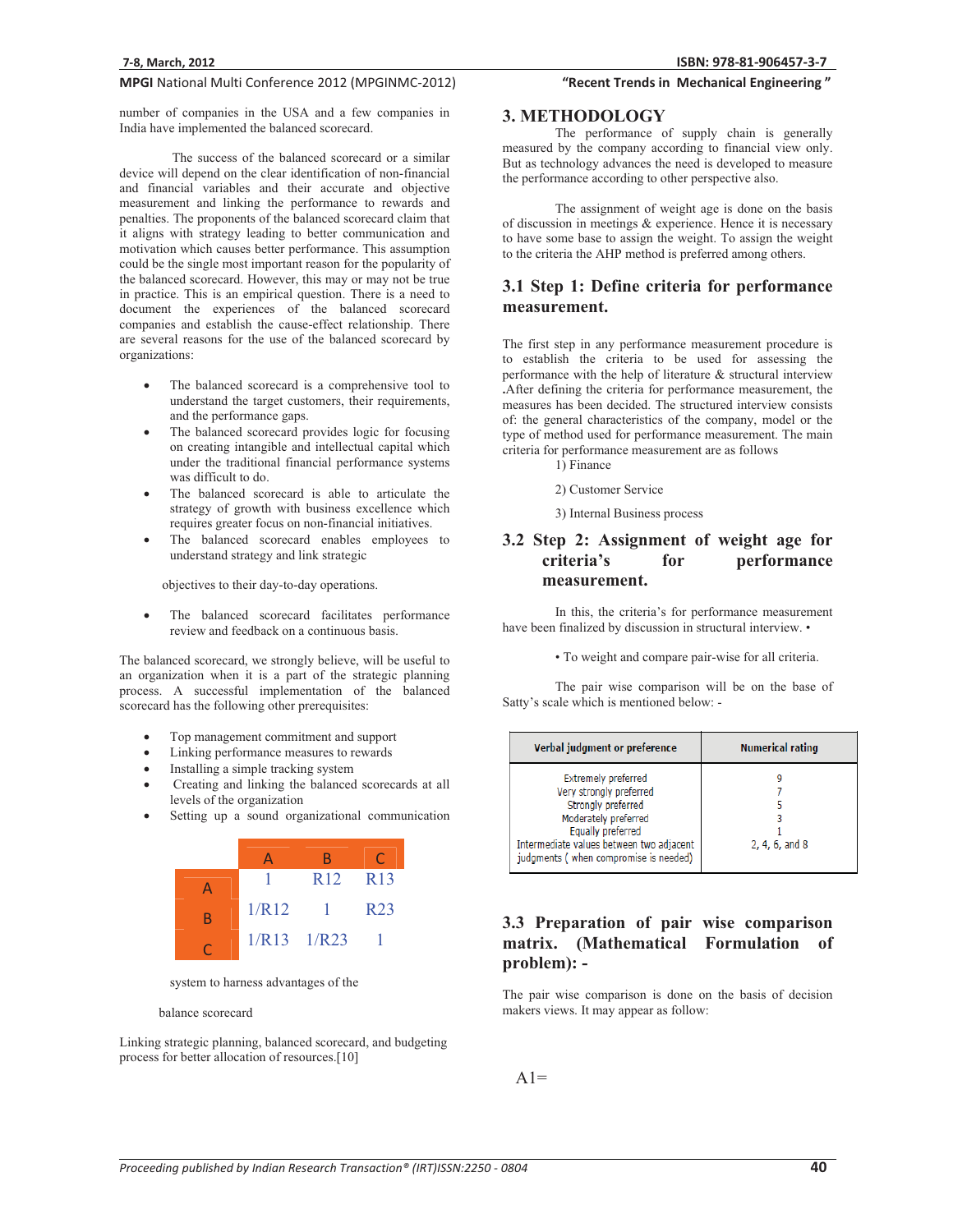|                 | <b>Customer</b> | ΙB |     | <b>Finance</b> |
|-----------------|-----------------|----|-----|----------------|
| <b>Customer</b> |                 |    | 0.2 | 0.111111       |
|                 |                 |    |     | 0.25           |
| <b>Finance</b>  |                 |    |     |                |
|                 | 15              |    | 5.2 | 1.361111       |

|              | Custo<br>mer | <b>IB</b>        | Fina<br>nce      | <b>Row</b><br>total | Ave<br>rag<br>e  | <b>Weit</b><br>age | $\%$<br>Weita<br>ge |
|--------------|--------------|------------------|------------------|---------------------|------------------|--------------------|---------------------|
| Cust<br>omer | 0.066<br>667 | 0.03<br>846<br>2 | 0.08<br>163<br>3 | 0.18<br>6761        | 0.06<br>225<br>4 | 6.22<br>5362       | 6%                  |
| <b>IB</b>    | 0.333<br>333 | 0.19<br>230<br>8 | 0.18<br>367<br>3 | 0.70<br>9314        | 0.23<br>643<br>8 | 23.6<br>4382       | 24%                 |
| Finan<br>ce  | 0.6          | 0.76<br>923<br>1 | 0.73<br>469<br>4 | 2.10<br>3925        | 0.70<br>130<br>8 | 70.1<br>3082       | 70%                 |
|              | $\mathbf{1}$ | $\mathbf{1}$     | 1                |                     |                  |                    | 100%                |
|              |              |                  |                  |                     |                  |                    |                     |

After preparing the matrix normalize it & find the weight of the each criterion it may appear:-



The calculated weights may be consistent or not. If the C.R. is less than 0.10 then the weights are consistent. The consistency ratio (C.R.) for the comparison above is calculated to determine the acceptance of the priority weighting. The consistency test is one of the essential features of the AHP method which aims to eliminate the possible inconsistency revealed in the criteria weights, through the computation of consistency level of each matrix. It is conducted as follows: -

 $A3 = A1 * A2$ .

### **3.4 Step 3 Conduct consistency test.**

It is necessary to conduct the consistency test weather

 $A4 = A3/A2$ .

### "Recent Trends in Mechanical Engineering"

| $A5 = eig(A4)$ .                               |
|------------------------------------------------|
| $=4.14$                                        |
| $C.I = A5-m\ m-1.$                             |
| $m=3$                                          |
| $C.I=0.10$                                     |
| $C.R = C.I/R.I$                                |
| $R.I = 1.35.$                                  |
| $= 0.077$                                      |
| If $C.R < 0.10$ then the matrix is consistent. |

As the C.R. is less than the 0.10 hence consistency test result is positive and assigned weight age are confirmed.

### **3.5 Develop a scorecard module to calculate**

### **the performance**

 A scorecard has developed which contain the three performance criteria's which has specific weight ages. The bench mark set here in industry is 100%.The sore card is prepared after industrial case study the data has been collected .There three types of score card depending upon three

| 1.4460    |
|-----------|
| 2.027     |
| QA<br>-01 |

| .8072      |
|------------|
| .1406<br>x |
| .1064      |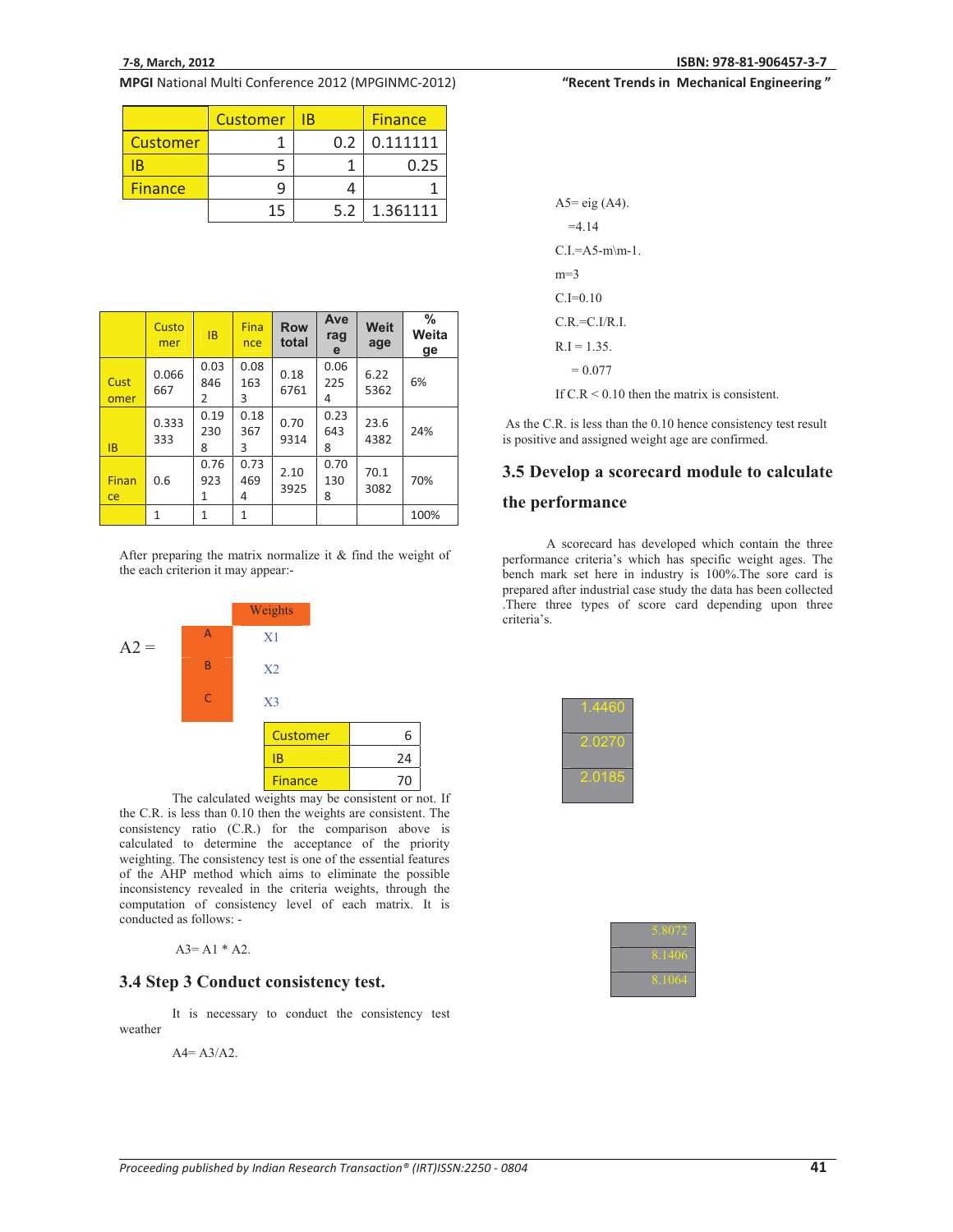"Recent Trends in Mechanical Engineering"

# **Balance Score Card -2011-Internal Business Process**

| Parameter                                           | <b>Measures</b>                     | Month     | <b>Target</b> | Actual | Avg. of<br><b>Target</b> | Avg. of Actual |
|-----------------------------------------------------|-------------------------------------|-----------|---------------|--------|--------------------------|----------------|
|                                                     |                                     |           |               |        |                          |                |
| <b>Internal Business</b><br><b>Process</b><br>(24%) | 1) Total Supply chain<br>cycle time |           | 100%          | 85%    |                          |                |
|                                                     | 2) Purchase order cycle<br>time     | $Jan-11$  | 100%          | 85%    | 100%                     | 85%            |
|                                                     | 3) Resource utilisation             |           | 100%          | 85%    |                          |                |
|                                                     |                                     |           |               |        |                          |                |
| <b>Internal Business</b><br><b>Process</b><br>(24%) | 1) Total Supply chain<br>cycle time |           | 100%          | 85%    |                          |                |
|                                                     | 2) Purchase order cycle<br>time     | $Feb-11$  | 100%          | 84%    | 100%                     | 84%            |
|                                                     | 3) Resource utilisation             |           | 100%          | 84%    |                          |                |
|                                                     |                                     |           |               |        |                          |                |
| <b>Internal Business</b><br><b>Process</b><br>(24%) | 1) Total Supply chain<br>cycle time | $Mar-11$  | 100%          | 83%    | 100%                     | 83%            |
|                                                     | 2) Purchase order cycle<br>time     |           | 100%          | $83\%$ |                          |                |
|                                                     | 3) Resource utilisation             |           | 100%          | 84%    |                          |                |
|                                                     |                                     |           |               |        |                          |                |
| <b>Internal Business</b><br><b>Process</b><br>(24%) | 1) Total Supply chain<br>cycle time |           | 100%          | 85%    | 100%                     | 85%            |
|                                                     | 2) Purchase order cycle<br>time     | Apr- $11$ | 100%          | 85%    |                          |                |
|                                                     | 3) Resource utilisation             |           | 100%          | 86%    |                          |                |
|                                                     |                                     |           |               |        |                          |                |
| <b>Internal Business</b><br><b>Process</b><br>(24%) | 1) Total Supply chain<br>cycle time |           | 100%          | 86%    | 100%                     | 87%            |
|                                                     | 2) Purchase order cycle<br>time     | $May-11$  | 100%          | 85%    |                          |                |
|                                                     | 3) Resource utilisation             |           | 100%          | 88%    |                          |                |
|                                                     |                                     |           |               |        |                          |                |
| <b>Internal Business</b><br><b>Process</b><br>(24%) | 1) Total Supply chain<br>cycle time | $Jun-11$  | 100%          | 85%    | 100%                     | 87%            |
|                                                     | 2) Purchase order cycle<br>time     |           | 100%          | 86%    |                          |                |
|                                                     | 3) Resource utilisation             |           | 100%          | 89%    |                          |                |
| Overall                                             |                                     |           |               |        |                          | 85%            |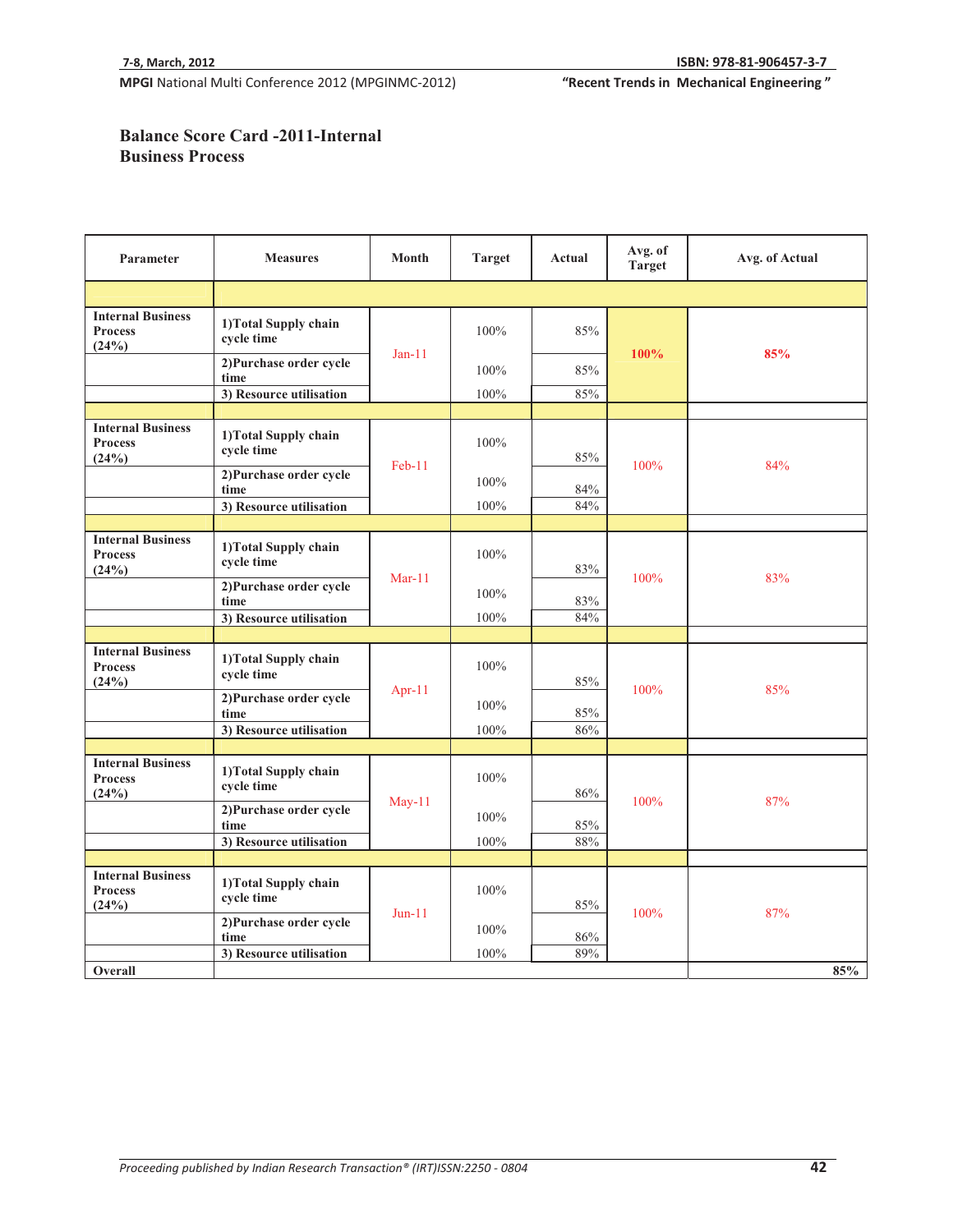"Recent Trends in Mechanical Engineering"

# **Balance Score Card -2011-Finance**

| Parameter                    | <b>Measures</b>                 | Month    | <b>Target</b> | Actual | Avg. of<br><b>Target</b> | Avg. of<br><b>Actual</b> |
|------------------------------|---------------------------------|----------|---------------|--------|--------------------------|--------------------------|
| <b>FINANCIAL</b><br>(70%)    |                                 |          |               |        |                          |                          |
|                              | 1) Productivity ratio           |          | 100%          | 90%    |                          |                          |
|                              | 2) Rate of return on investment | $Jan-11$ | 100%          | 95%    | 100%                     | 91%                      |
|                              | 3) Delivery performance         |          | $100\%$       | 88%    |                          |                          |
| <b>FINANCIAL</b><br>(70%)    |                                 |          |               |        |                          |                          |
|                              | 1) Productivity ratio           |          | 100%          | 91%    |                          |                          |
|                              | 2) Rate of return on investment | Feb-11   | 100%          | 95%    | 100%                     | 93%                      |
|                              | 3) Delivery performance         |          | 100%          | 90%    |                          |                          |
| <b>FINANCIAL</b><br>(70%)    |                                 |          |               |        |                          |                          |
|                              | 1) Productivity ratio           |          | 100%          | 90%    |                          |                          |
|                              | 2) Rate of return on investment | $Mar-11$ | 100%          | 93%    | 100%                     | 91%                      |
|                              | 3) Delivery performance         |          | 100%          | 90%    |                          |                          |
| <b>FINANCIAL</b><br>(70%)    |                                 |          |               |        |                          |                          |
|                              | 1) Productivity ratio           |          | 100%          | 88%    |                          |                          |
|                              | 2) Rate of return on investment | Apr-11   | 100%          | 93%    | 100%                     | 90%                      |
|                              | 3) Delivery performance         |          | 100%          | 90%    |                          |                          |
| <b>FINANCIAL</b><br>(70%)    |                                 |          |               |        |                          |                          |
|                              | 1) Productivity ratio           |          | 100%          | 90%    |                          |                          |
|                              | 2) Rate of return on investment | $May-11$ | 100%          | 90%    | 100%                     | 89%                      |
|                              | 3) Delivery performance         |          | 100%          | 88%    |                          |                          |
| <b>FINANCIAL</b><br>$(70\%)$ |                                 |          |               |        |                          |                          |
|                              | 1) Productivity ratio           |          | 100%          | 90%    |                          |                          |
|                              | 2) Rate of return on investment | $Jun-11$ | 100%          | 89%    | 100%                     | 89%                      |
|                              | 3) Delivery performance         |          | 100%          | 88%    |                          |                          |
| <b>Overall Performance</b>   |                                 |          |               |        |                          | 90%                      |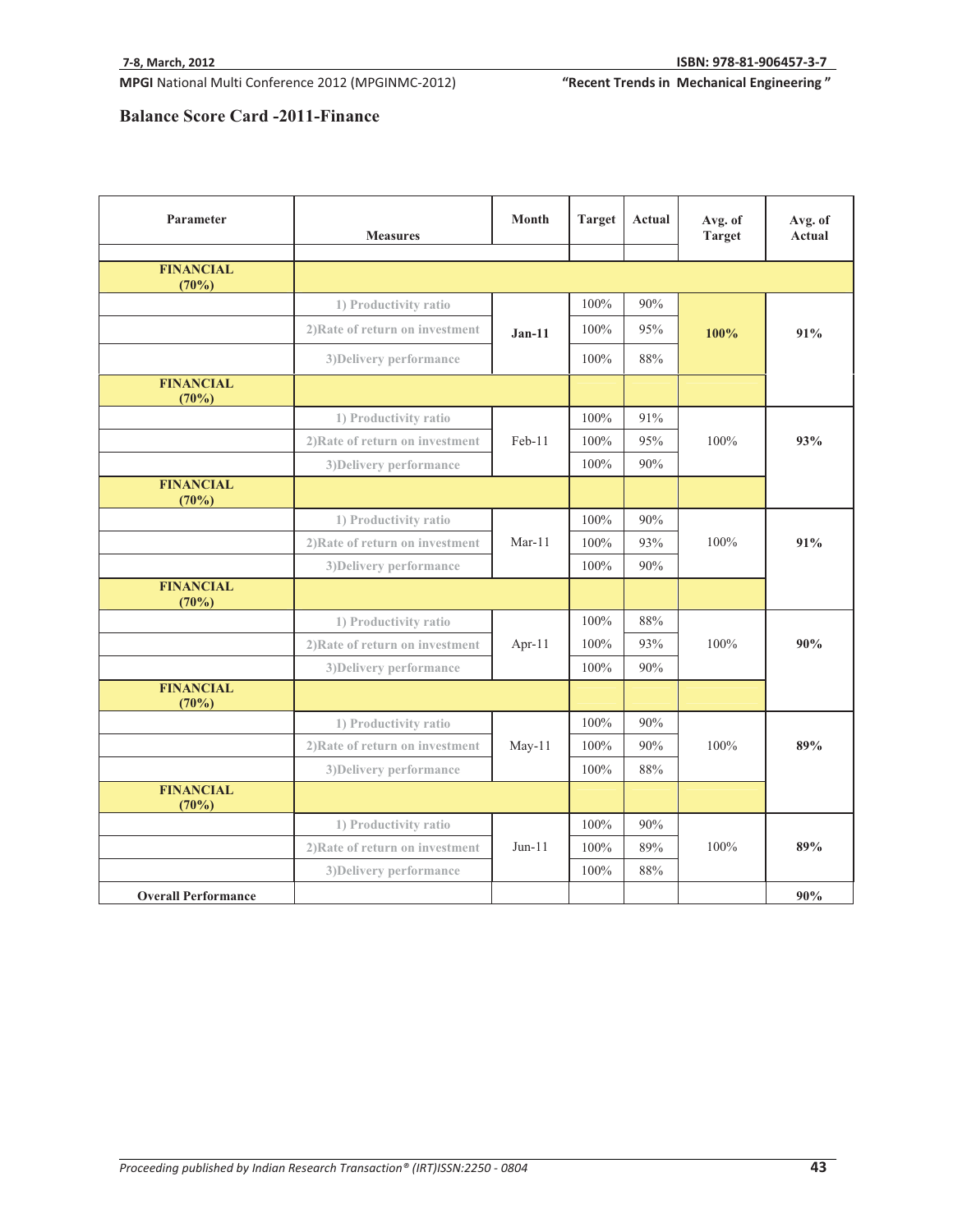"Recent Trends in Mechanical Engineering"

# **Balance Score Card -2011-Customer Service**

| Parameter                    | <b>Measures</b>        | Month    | <b>Target</b> | Actual | Avg. of<br>Target | Avg. of<br>Actual |
|------------------------------|------------------------|----------|---------------|--------|-------------------|-------------------|
|                              |                        |          |               |        |                   |                   |
| <b>Customer Service (6%)</b> |                        |          |               |        |                   |                   |
|                              | 1) Customer query time |          | 100%          | 90%    |                   | 92%               |
|                              | 2) Order lead time     | Jan-11   | 100%          | 85%    | 100%              |                   |
|                              | 3) Delivery lead time  |          | 100%          | 100%   |                   |                   |
| <b>Customer Service (6%)</b> |                        |          |               |        |                   |                   |
|                              | 1) Customer query time |          | 100%          | 95%    |                   |                   |
|                              | 2) Order lead time     | Feb-11   | 100%          | 85%    | 100%              | 93%               |
|                              | 3) Delivery lead time  |          | 100%          | 100%   |                   |                   |
| <b>Customer Service (6%)</b> |                        |          |               |        |                   |                   |
|                              | 1) Customer query time |          | 100%          | 90%    |                   |                   |
|                              | 2) Order lead time     | Mar-11   | 100%          | 85%    | 100%              | 92%               |
|                              | 3) Delivery lead time  |          | 100%          | 100%   |                   |                   |
| <b>Customer Service (6%)</b> |                        |          |               |        |                   |                   |
|                              | 1) Customer query time |          | 100%          | 97%    | 100%              | 94%               |
|                              | 2) Order lead time     | Apr-11   | 100%          | 85%    |                   |                   |
|                              | 3) Delivery lead time  |          | 100%          | 100%   |                   |                   |
| <b>Customer Service (6%)</b> |                        |          |               |        |                   |                   |
|                              | 1) Customer query time |          | 100%          | 95%    |                   |                   |
|                              | 2) Order lead time     | May-11   | 100%          | 85%    | 100%              | 93%               |
|                              | 3) Delivery lead time  |          | 100%          | 100%   |                   |                   |
| <b>Customer Service (6%)</b> |                        |          |               |        |                   |                   |
|                              | 1) Customer query time |          | 100%          | 95%    |                   |                   |
|                              | 2) Order lead time     | $Jun-11$ | 100%          | 85%    | 100%              | 93%               |
|                              | 3) Delivery lead time  |          | 100%          | 100%   |                   |                   |
| <b>Overall Performance</b>   |                        |          |               |        |                   | 93%               |